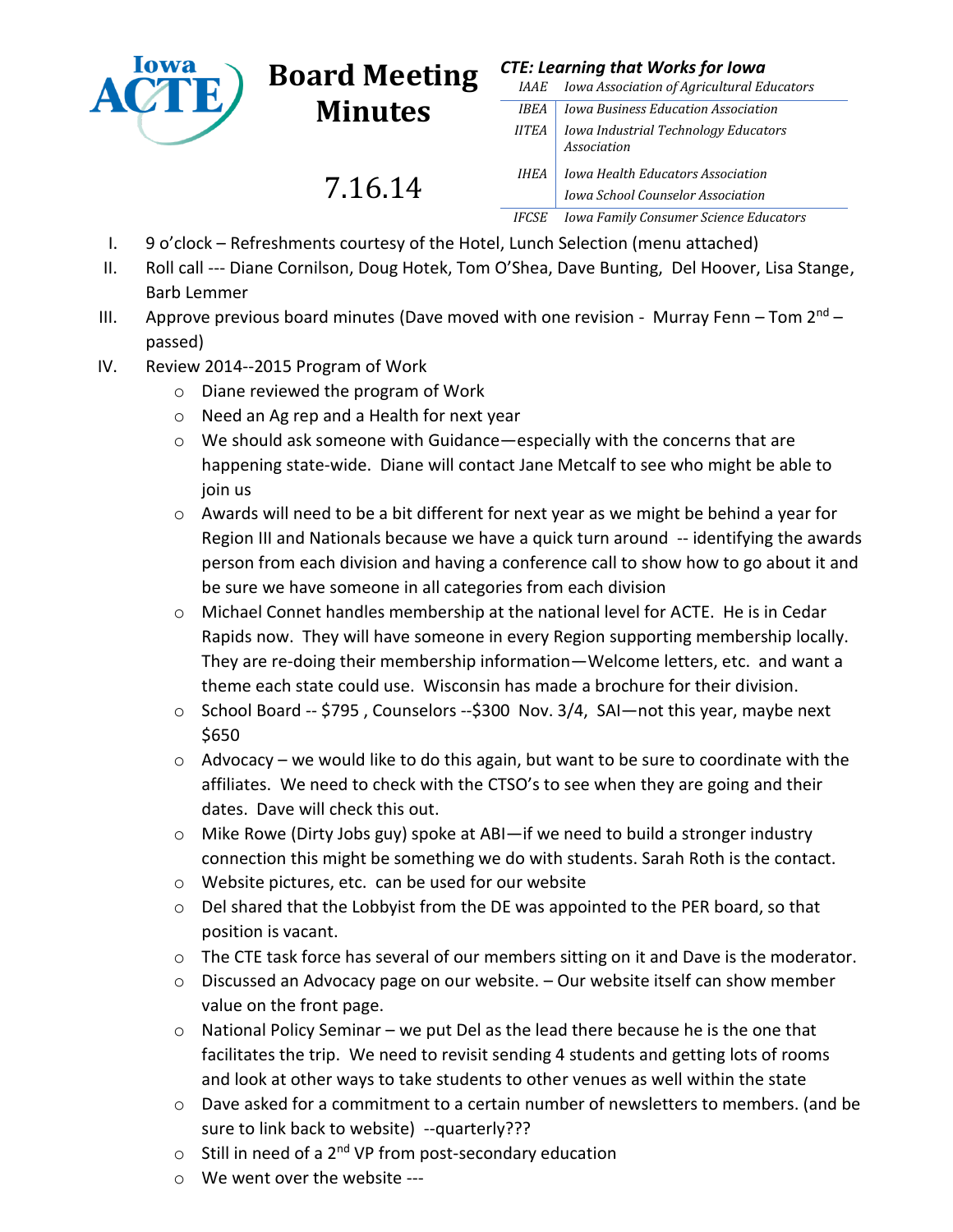- V. 11 o'clock—Tour of the Hotel At Kirkwood
- VI. Noon Lunch
- VII. Afternoon Business:
	- o Conclude Program of Work
	- o Review and update IACTE Board of Directors Membership (attached)
		- 2014-15 Board Conference Call Dates: 10-9, 11-13, 1-15, 2-12, 4-16, 5-14
			- Board face to face meeting on June 11
	- o Review and update IACTE Conference Committee Membership—Del, Diane, Dave, Lisa, Dana, Greg, Tom, Kristie?, Tiffany Johnston (Ag), Sandy O'Brien
		- Third weekend in June  $22 26$ <sup>th</sup>
			- $\bullet$  IACTE Unified conference would be the 23<sup>rd</sup> (Tues) affiliates can also go Monday and or Wednesday.
			- The Region III starts Wednesday, June 24 at noon through Friday at noon at Kirkwood Hotel in Cedar Rapids. This would give some travel time for people to come from DMACC to Cedar Rapids
			- We are still looking at dates for the affiliates to join.
	- o 2014-2015 Iowa ACTE Proposed Budget (attached)
		- **Discussion**
		- **Present and vote on dues Increase to present to Assembly of Delegates** (rationale attached)
		- For conference, IACTE gets  $\frac{1}{2}$  of the conference profit and the affiliates get a percentage of the profits based on attendance.
		- Vendors would be split as well Income minus any expenses (meals, etc.) Net income divided 50/50 by the division that procured them (even going back to another year when they first got them)
		- suggestion came from Ind. Tech to look at hiring a promoter discussion was that the DE consultants are the ones that the instructors look to for information and we don't often have the dollars for this piece to hire
		- Suggestion to help balance the budget is for the expenses for the Student support come from the affiliate division that supports the CTSO groups in line to attend this year (
		- Advocacy from CTE division booths incomes is to ask the divisions to support the expense of booths (evenly divided by AG, FCS, IND TECH, BUSINESS and HEALTH OCC)
	- o Region III Conference Planning Team and Key Task Areas
		- Minn. Region III was fantastic. Some great tours, keynotes (one from a 12 year old entrepreneur), and break outs. Gallery Walk was a ten-minute corridor walk to learn a bit about a hot topic.
		- **Dave shared a conference preliminary plan. He would like someone from each** affiliate in addition to those listed (Lisa, Diane, Dave) Barb volunteered to represent Ag.
		- Goal is to get one person from each division within Iowa (25 total from Iowa and at least 10 from each state)
	- o Update Iowa ACTE 2014 Conference Presenter Gifts, Evaluation Form, Program
	- o Iowa ACTE 2015 Conference Planning Committee Barb Lemmer, Chair
		- Tentative report from divisions participation for June 2015